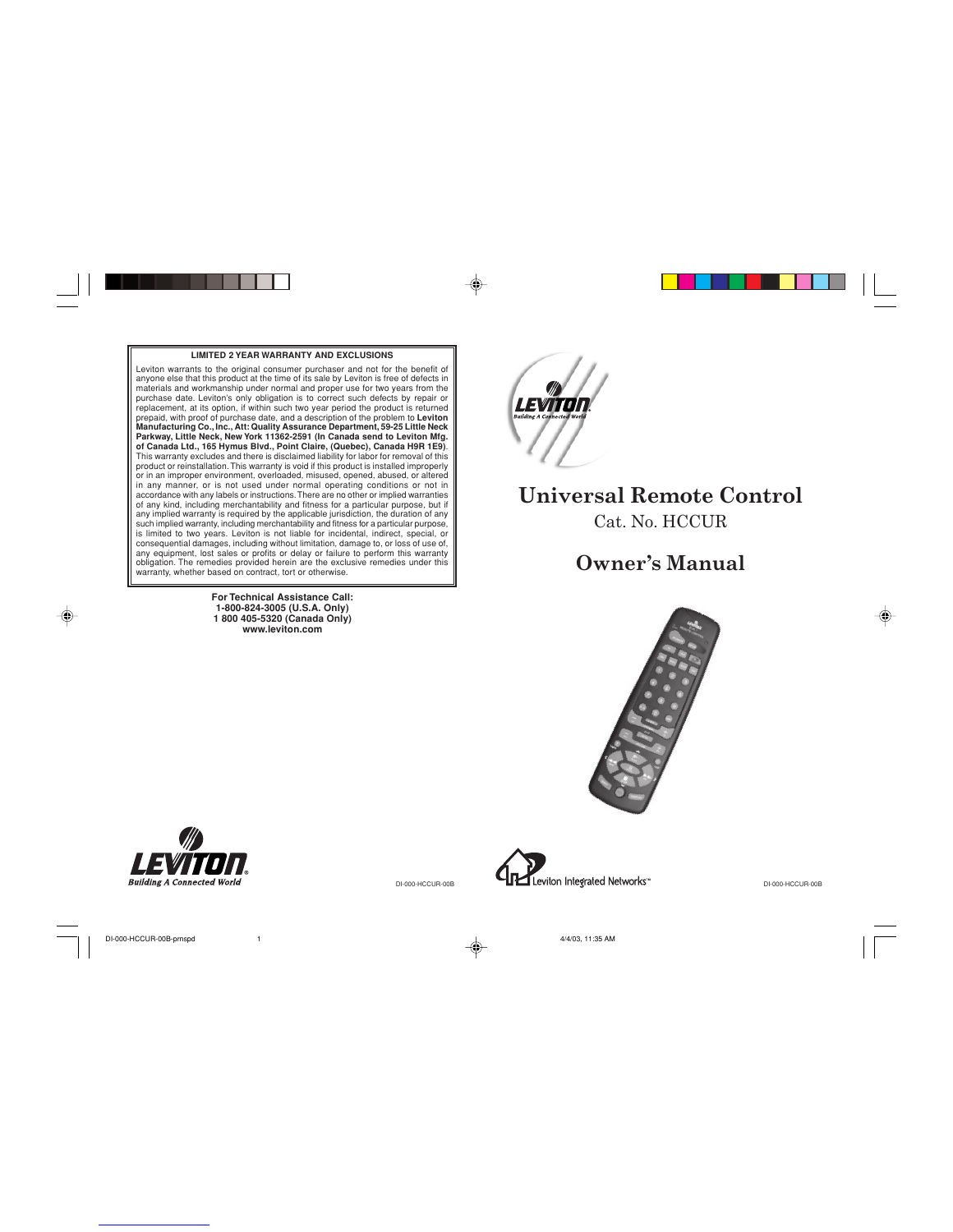### - **READ THIS FIRST!**

#### **SAFETY CONSIDERATIONS**

**Remember to exercise good common sense when using the Home Automation features of your Remote - especially when scheduling unattended devices. There can be some unexpected consequences if not used with care. For example, an empty coffee pot can be remotely turned on. If that should happen, your coffee pot could be damaged from overheating. If an electric heater is turned on by remote control while clothing is draped over it, a fire could result. DO NOT USE the remote for the control of high power heating appliances such as portable heaters.**

**WARNING:** TO PREVENT ELECTRIC SHOCK HAZARD, DO NOT EXPOSE ANY PART OF THE HOME AUTOMATION SYSTEM TO RAIN OR MOISTURE

**CAUTION:** TO REDUCE THE RISK OF ELECTRIC SHOCK, DO NOT<br>DISASSEMBLE ANY PART OF THE HOME AUTOMATION SYSTEM'S<br>PLUG-IN MODULES OR CONTROLLERS. NO USER-SERVICEABLE<br>PARTS ARE INSIDE. IF YOU SPILL LIQUID ON A UNIT, DISCONNECT<br>T PERSONNEL.

POWERLINE OPERATED EQUIPMENT OR ACCESSORIES<br>CONNECTED TO ANY OF THESE UNITS SHOULD BEAR THE UL<br>LISTING OR CSA CERTIFICATION MARK AND SHOULD NOT HAVE<br>BEEN MODIFIED IN ANY WAY THAT MIGHT DEFEAT THEIR SAFETY FEATURES.

⊕

**NOTES**

**2 23**

◈

◈

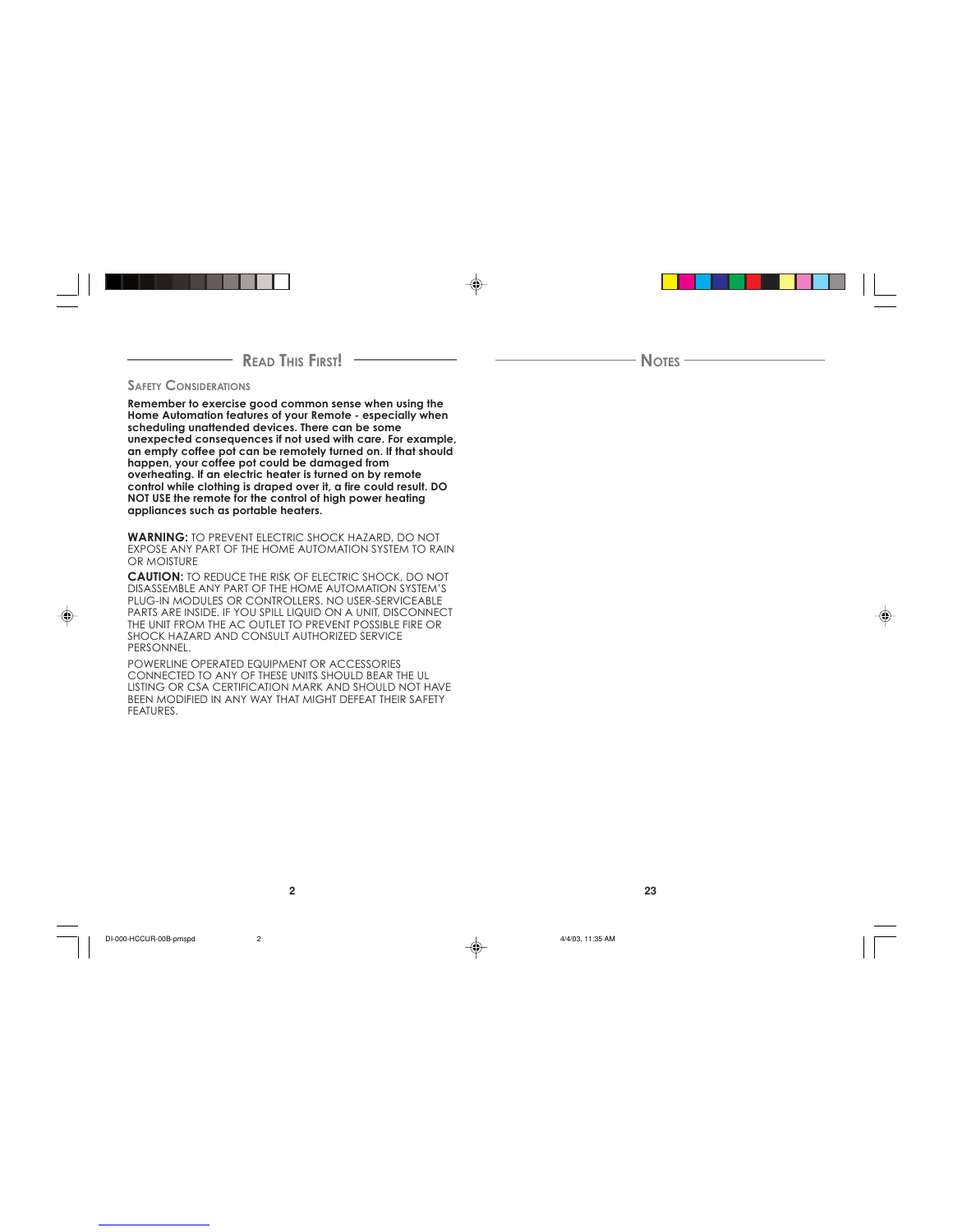



#### **Universal Remote Code list (Keep for future use)**

| YAMAHA 801 802 838 840 |  |  |
|------------------------|--|--|
|                        |  |  |
|                        |  |  |
|                        |  |  |
|                        |  |  |

#### **Home Automation**

#### **FCC CAUTION**

THIS DEVICE COMPLIES WITH PART 15 OF THE FCC RULES. OPERATION IS SUBJECT TO THE FOLLOWING TWO CONDITIONS:

(1) THIS DEVICE MAY NOT CAUSE HARMFUL INTERFERENCE, AND

(2) THIS DEVICE MUST ACCEPT ANY INTERFERENCE RECEIVED, INCLUDING INTERFERENCE THAT MAY CAUSE UNDESIRED OPERATION.

This equipment generates and uses radio frequency energy, and if not installed and used properly, that is, in strict accordance with the manufacturers instructions, it may cause interference to radio and television reception. It has been type tested and found to comply with the limits for remote control devices in accordance with the specifications in Sub-Parts B and C of Part 15 of FCC Rules, which are designed to provide reasonable protection against such interference in a residential installation. However, there is no guarantee that interference will not occur in a particular installation. If this equipment does cause interference to radio or television reception, which can be determined by unplugging the equipment, try to correct the interference by one or more of the following measures.

- Reorient the antenna of the radio/TV experiencing the interference.
- Relocate the interface with respect to the radio/TV.
- Move the interface away from the radio/TV.
- Plug the interface into an outlet on a different electrical circuit from the radio/TV experiencing the interference.
- If necessary, consult your local Dealer for additional suggestions.

*NOTE: Modifications to any of the components in this kit will void the user's authority to operate this equipment.*



DI-000-HCCUR-00B-prnspd 3 4/4/03, 11:35 AM 4/4/03, 11:35 AM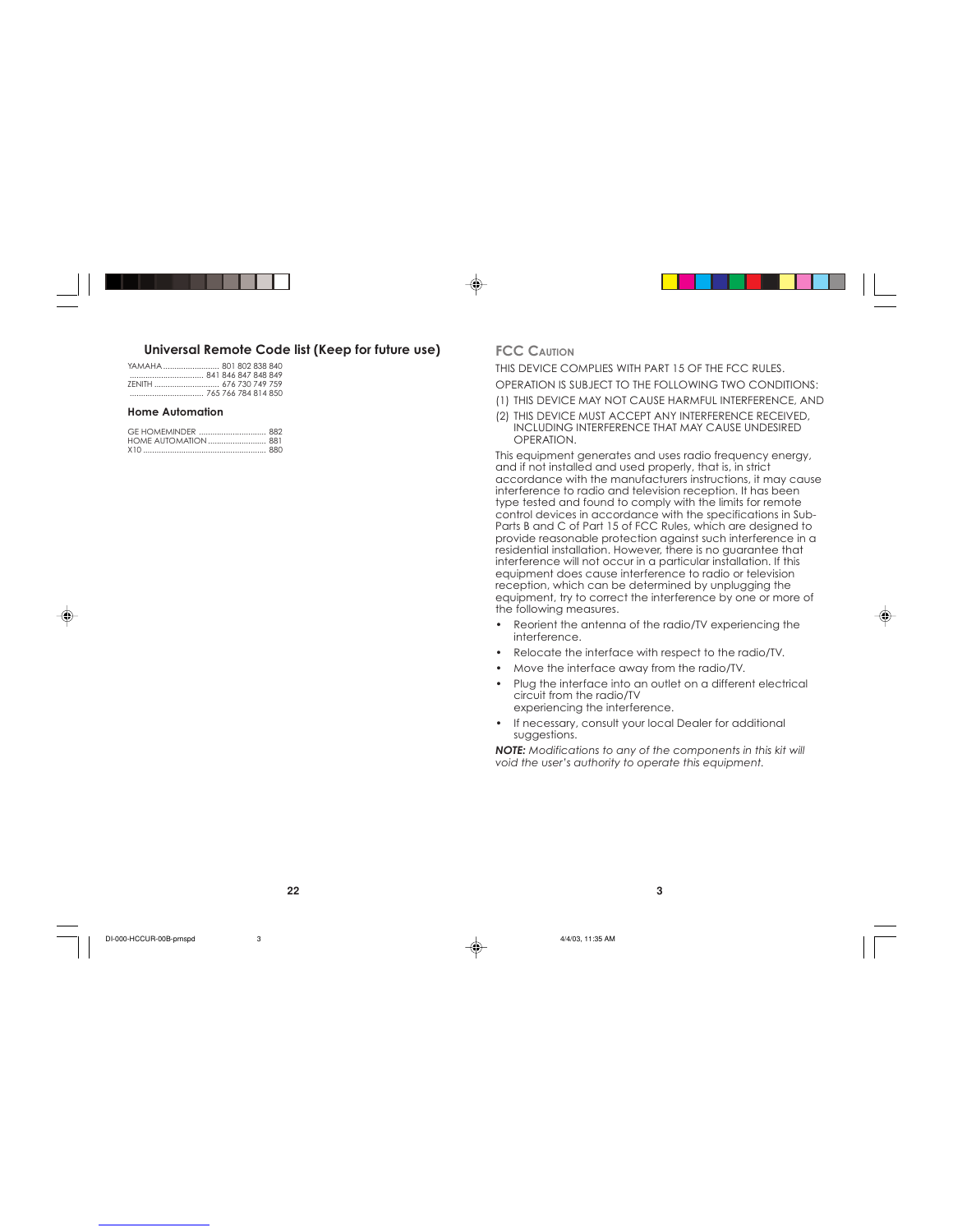◈

430

 $\begin{array}{r} 430 \\ \text{...} \\ 399 \\ 404 \\ 439 \\ 398 \\ 436 \end{array}$ 

 $\frac{375}{400}$  442

.............. 438<br>396 405 437

### **CONTENTS** SETTING UP FOR TV, VCR, **USING AUX TO CONTROL** A SECOND TV, VCR, CABLE BOX OR SATELLITE RECEIVER.............. 9 **IDENTIFYING CODES FOUND USING**

 $\overline{\mathbf{4}}$ 

 $\overline{A}$ 

# Universal Remote Code list (Keep for future use) 428<br>397<br>425

|                                   | SEG            |
|-----------------------------------|----------------|
|                                   | <b>SHARP</b>   |
|                                   | SHERWOOD       |
| SANSUI  666 672 704 723 734       | <b>SHINCO</b>  |
| SANYO  667 705 718 735 742        | <b>SONY</b>    |
|                                   | <b>TEAC</b>    |
|                                   | THETA DIGITAL. |
|                                   | TOSHIBA        |
| SHERWOOD  681 689 698 706 859     | WHARFEDALE.    |
|                                   | YAMAHA         |
|                                   | YAMAKAWA       |
|                                   | <b>ZENITH</b>  |
|                                   | Laser Disc     |
|                                   |                |
| TEAC  676 689 699 709 710 711 856 | <b>DENON</b>   |
| TECHNICS  716 733 820 862         | PIONEER        |
|                                   | PROSCAN        |
|                                   | <b>RCA</b>     |
|                                   | SANYO          |
| YAMAHA  665 712 713 724 846       | <b>SONY</b>    |
| ZENITH  676 730 759 784 850       | ZENITH         |
|                                   |                |

#### **DVD**

| DAEWOO  440 441 444    |  |  |
|------------------------|--|--|
|                        |  |  |
|                        |  |  |
|                        |  |  |
|                        |  |  |
|                        |  |  |
| GO-VIDEO  407 426      |  |  |
| HITACHI  404 419 439   |  |  |
| HARMAN/KARDON  427     |  |  |
|                        |  |  |
|                        |  |  |
| KENWOOD  400 429       |  |  |
| KONKA  410 411 412 413 |  |  |
|                        |  |  |
|                        |  |  |
|                        |  |  |
|                        |  |  |
|                        |  |  |
|                        |  |  |
|                        |  |  |
|                        |  |  |
|                        |  |  |
| PANASONIC  400 401     |  |  |
| PHILIPS  398 408 423   |  |  |
|                        |  |  |
|                        |  |  |
| RADIOSHACK  342 443    |  |  |
| RCA  342 403 430 443   |  |  |
|                        |  |  |
| $\sim$                 |  |  |

| <b>Laser Disc</b>                                                                                                                        |
|------------------------------------------------------------------------------------------------------------------------------------------|
|                                                                                                                                          |
| Audio                                                                                                                                    |
| AIWA  839 842 851 860<br>HARMAN KARDON  804 818<br>KENWOOD  683 808 816 828 832<br>ONKYO  805 811 812<br>OPTIMUS  667 747 748 749        |
|                                                                                                                                          |
| PANASONIC  810 815<br>PHILIPS  814 823 824 825<br>PIONEER  837 866 867 878<br>RADIOSHACK  706 754 793 806 843<br>865 866 867 875 878 879 |
| RCA  717 772 781 795 827 866<br>867 870 871 872 875 878 879                                                                              |
|                                                                                                                                          |
|                                                                                                                                          |
| SHERWOOD  706 806 858 859<br>SONY  778 785 797 798 799                                                                                   |
| TEAC  710 807 855 856 857<br>TECHNICS  791 810 815 823 863 864                                                                           |
|                                                                                                                                          |

#### $21$

DI-000-HCCUR-00B-prnspd

⊕

 $A/M/03$  11:35 AM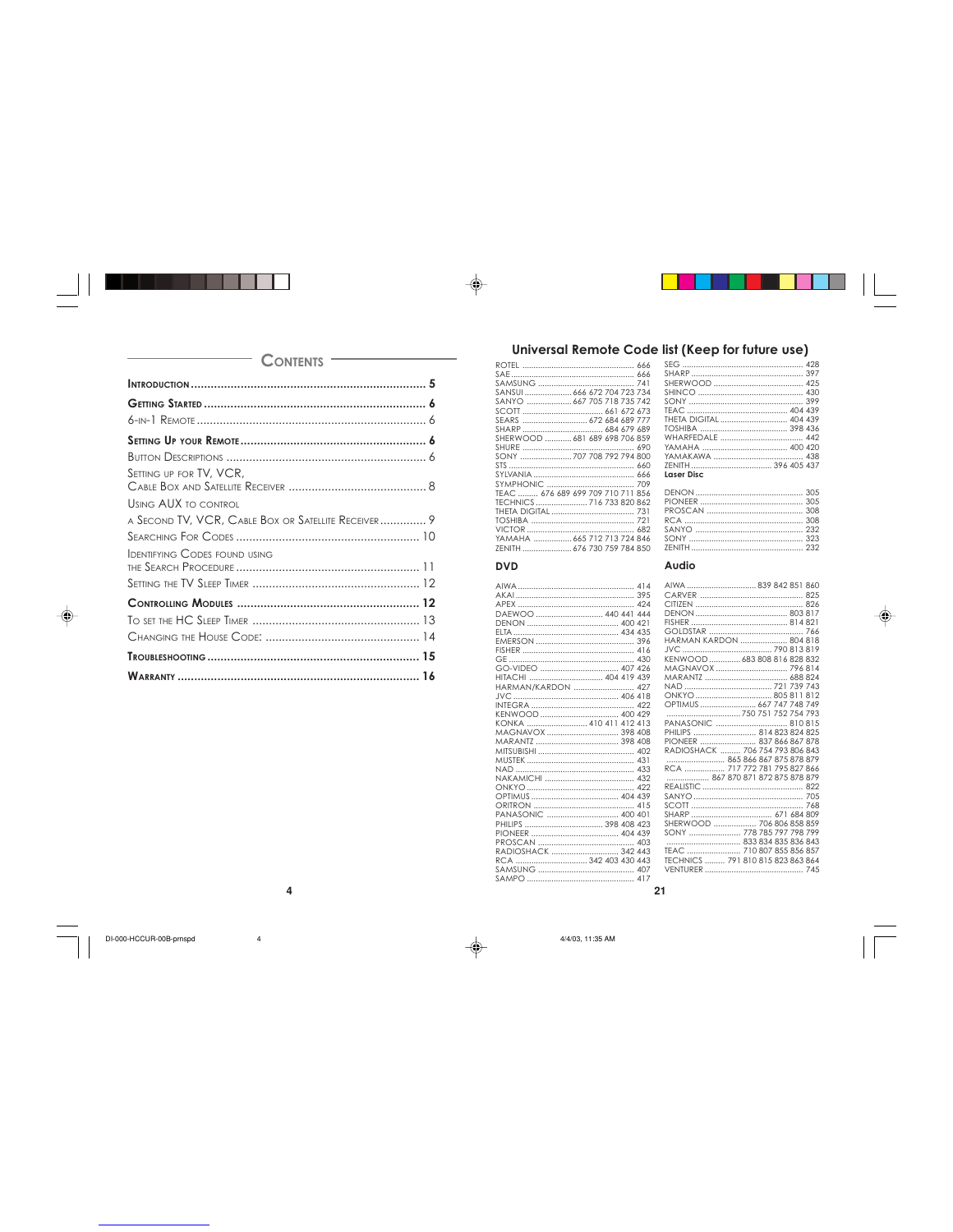# **Universal Remote Code list (Keep for future use)**

VIDEO TECH........................................ 550 ZENITH.............. 486 488 503 517 519 520 ........ 400 400 503 517 517 520<br>. 521 522 523 524 525 527 533

#### **SAT**

⊕

| CHANNEL MASTER  577 578 579      |
|----------------------------------|
| CHAPPARAL  560 561 580           |
|                                  |
| DRAKE  562 574 587               |
| DISH NETWORK  588 589 590 613    |
|                                  |
|                                  |
| DX ANTENNA  568 582              |
|                                  |
| ECHOSTAR  588 589 590            |
|                                  |
| EXPRESSVU  613 628 647 654       |
|                                  |
|                                  |
| GENERAL INSTRUMENTS  564 565 566 |
|                                  |
| HITACHI DSS  632 641             |
| HUGHES SATELLITE DSS  629 630    |
|                                  |
|                                  |
|                                  |
|                                  |
|                                  |
|                                  |
|                                  |
| DSS MAGNAVOX  576 612 639        |
|                                  |
|                                  |
|                                  |
| PANASONIC DSS  586 626           |
| PRIMESTAR  627 640               |
| PHILIPS  576 612 639             |
| PHILIPS/MAGNAVOX  576 612 639    |
|                                  |
|                                  |
| RCA DSS  636 649 652 653         |
|                                  |
|                                  |
| SCIENTIFIC ATLANTA  607          |
|                                  |
|                                  |
|                                  |
|                                  |
| STARCHOICE  627 640              |
|                                  |
|                                  |
|                                  |
|                                  |
|                                  |
| TOSHIBA DSS  624 625 631         |
|                                  |
|                                  |
|                                  |
|                                  |

|    | AIWA  662 663 842 861                |  |
|----|--------------------------------------|--|
|    |                                      |  |
|    | AUDIO TECHNICA  665                  |  |
|    | CALIFORNIA AUDIO LABS  716           |  |
|    |                                      |  |
|    | CARVER  666 667 668 825              |  |
|    |                                      |  |
|    |                                      |  |
|    |                                      |  |
|    |                                      |  |
|    |                                      |  |
|    | EMERSON  661 672 673                 |  |
|    | FISHER  667 675 676 677 718          |  |
|    |                                      |  |
|    | GENEXXA  672 673 678 719             |  |
|    |                                      |  |
|    | HARMAN KARDON  680 691               |  |
|    |                                      |  |
|    |                                      |  |
|    |                                      |  |
|    |                                      |  |
|    |                                      |  |
|    | KENWOOD  683 684 685 727 728 828     |  |
|    |                                      |  |
|    |                                      |  |
|    | LUXMAN  686 687 729 738              |  |
|    |                                      |  |
|    | MAGNAVOX  666 731 800                |  |
|    | MARANTZ  666 688 689 732             |  |
|    |                                      |  |
|    |                                      |  |
|    |                                      |  |
|    |                                      |  |
|    |                                      |  |
|    |                                      |  |
|    | NAKAMICHI  693 694 831               |  |
|    |                                      |  |
|    |                                      |  |
|    |                                      |  |
|    | ONKYO  695 696 722 811               |  |
|    | OPTIMUS  667 668 672 678 684 697     |  |
|    |                                      |  |
|    | PANASONIC  716 733 740               |  |
|    |                                      |  |
|    | PIONEER  678 701 702 719 750 837 876 |  |
|    |                                      |  |
|    |                                      |  |
|    | RADIOSHACK . 668 699 706 750 874 876 |  |
|    |                                      |  |
|    | 750 795 844 873 874 876              |  |
|    |                                      |  |
|    | REALISTIC  661 667 669 672           |  |
|    |                                      |  |
| 20 |                                      |  |

VIDEO CIPHER II ................................. 574 ZENITH............................. 562 563 574 587 ........................................ 615 634 635 646 ◈

### **CD**

⊕

#### **INTRODUCTION**

Congratulations on your purchase of a Leviton Universal Remote Control.

### *Make your lights and appliances go to work for you....*

The Remote will control most or all of your video and audio equipment. But what really sets it apart from other remotes is that you can also control almost any light or appliance in your home - even in another room! And it's easy to set up. Within minutes, you can be using your Remote to dim the lights, start brewing a fresh pot of coffee and play your favorite movie!\*

#### *Here are just some of the things you can do with your Remote...*

- Control your entire audio/video and lighting setup for the ultimate Home Theater experience.
- Turn on lights at night to scare away intruders if you hear a noise.
- Start the coffee from your bedroom when you wake up.
- Turn on your electric blanket before the movie ends, so you it's nice and warm when you go to bed.

#### *Use this manual to become familiar with your Remote....*

This manual will explain how to set up your Remote to use it with your existing Audio/Video equipment.

Next it will show you how you can use it to set up a Transceiver Module and Lamp Module (sold separately) to operate electrical products in your home.

**5**

\* Requires Leviton Home Control Modules, sold separately.

DI-000-HCCUR-00B-pmspd 5 4/4/03, 11:35 AM

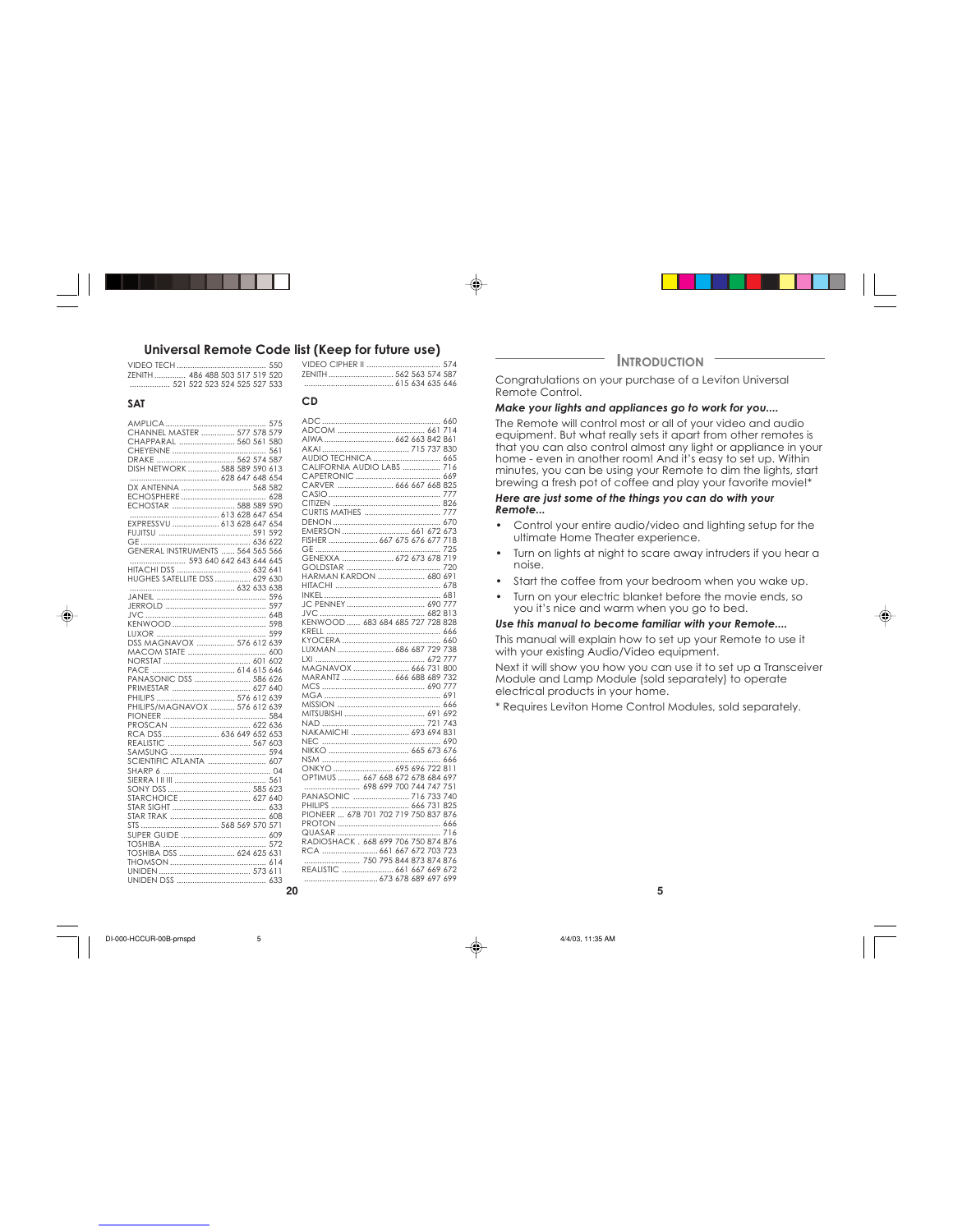**GETTING STARTED** 

**6-IN-1 REMOTE**

The 6-in-1 Remote lets you control practically everything electrical in your home. It has IR technology that lets you control all your TV, VCR, Cable and Satellite equipment, and RF technology that lets you control lamps and appliances anywhere in your home.

To find out more about configuring the Remote to work with your audio/video equipment, refer to the following section titled "Setting Up Your Remote."

- **1.** Push the tab and lift off the battery cover.
- **2.** Fit two AAA batteries, taking care to match the + and marks in the battery compartment.



◈

**SETTING UP** 

**YOUR REMOTE**

**BUTTON DESCRIPTIONS** 

#### **INDICATOR LIGHT**

The indicator light flashes when the remote is operating.

#### **POWER**

♦

Works in the same way as your original remote.

#### **SET UP**

Used for programming the remote.

#### **HOUSE SYMBOL**

Lets you control modules to operate lamps and appliances around the home.

DI-000-HCCUR-00B-prnspd 6 6 6 6 6 6 6 4/4/03, 11:35 AM

### **Universal Remote Code list (Keep for future use)**

| SCOTT  237 240 250 257                  |  |  |
|-----------------------------------------|--|--|
|                                         |  |  |
|                                         |  |  |
|                                         |  |  |
|                                         |  |  |
|                                         |  |  |
|                                         |  |  |
|                                         |  |  |
|                                         |  |  |
|                                         |  |  |
|                                         |  |  |
| SYLVANIA  227 251 285 287 290 340 349   |  |  |
| SYMPHONIC  227 236 251                  |  |  |
|                                         |  |  |
|                                         |  |  |
|                                         |  |  |
|                                         |  |  |
|                                         |  |  |
|                                         |  |  |
|                                         |  |  |
| TOSHIBA  240 274 280 287 290 318 341    |  |  |
|                                         |  |  |
|                                         |  |  |
|                                         |  |  |
| <b>VECTOR RESEARCH  234 240 241 348</b> |  |  |
|                                         |  |  |
| VIDEO CONCEPTS  234 240                 |  |  |
|                                         |  |  |
|                                         |  |  |
|                                         |  |  |
| 251 254 280 285 286 300 326 332 341     |  |  |
| WHITE WESTINGHOUSE  227 233             |  |  |
| XR-1000  246 251 285 286                |  |  |
| YAMAHA  234 268 336 348                 |  |  |
| ZENITH  229 232 235 239 243 247 281     |  |  |
| 283 284 310 329 344 348 353 358 370     |  |  |
| Cable                                   |  |  |
| ABC  461 462 463 464 465 466 467        |  |  |
|                                         |  |  |
|                                         |  |  |
|                                         |  |  |
|                                         |  |  |
|                                         |  |  |
|                                         |  |  |
|                                         |  |  |
|                                         |  |  |
|                                         |  |  |
| COLOUR VOICE  472 473                   |  |  |
| COMTRONICS  474 475                     |  |  |
|                                         |  |  |
|                                         |  |  |
|                                         |  |  |
| GC ELECTRONICS  469                     |  |  |
|                                         |  |  |

|                                                                       | 549 |
|-----------------------------------------------------------------------|-----|
| GENERAL INSTRUMENT  463 509                                           | 511 |
| 513 514 518 528 529 530 531                                           |     |
|                                                                       |     |
| HAMLIN  480 481 482                                                   |     |
|                                                                       |     |
|                                                                       |     |
|                                                                       |     |
|                                                                       |     |
| JERROLD  461 463 464 465 467 478<br>CHERROLD  461 463 464 465 467 478 |     |
|                                                                       |     |
|                                                                       |     |
|                                                                       |     |
|                                                                       |     |
| MOVIE TIME  462 487                                                   |     |
|                                                                       |     |
|                                                                       |     |
|                                                                       |     |
|                                                                       |     |
| PANASONIC  460 508                                                    |     |
|                                                                       |     |
| PHILIPS  471 472 473 479                                              |     |
|                                                                       |     |
|                                                                       |     |
| PHILIPS/MAGNAVOX  505 534                                             |     |
| PIONEER  493 494 498                                                  |     |
|                                                                       |     |
| RADIO SHACK  505 525 534                                              |     |
|                                                                       |     |
|                                                                       |     |
|                                                                       |     |
|                                                                       |     |
|                                                                       |     |
|                                                                       |     |
|                                                                       |     |
|                                                                       |     |
| SAMSUNG  474 494                                                      |     |
| SCIENTIFIC ATLANTA  466 496 497 498                                   |     |
|                                                                       |     |
|                                                                       |     |
|                                                                       |     |
|                                                                       |     |
|                                                                       |     |
|                                                                       |     |
| <b>STANDARD COMPONENTS </b>                                           | 499 |
| STARCOM  461 467                                                      | 478 |
|                                                                       |     |
|                                                                       |     |
|                                                                       |     |
| <b>STAR SIGHT CABLE SERVICE  507</b>                                  |     |
|                                                                       |     |
|                                                                       |     |
|                                                                       |     |
|                                                                       |     |
|                                                                       |     |
|                                                                       |     |
|                                                                       |     |
|                                                                       |     |
| TOCOM  464 501 513                                                    |     |
|                                                                       | 486 |
|                                                                       |     |
|                                                                       |     |
|                                                                       |     |
| UNIKA  468 469 471                                                    |     |
|                                                                       | 462 |
|                                                                       | 461 |
| UNIVERSAL  468 469 470 471 502                                        |     |
|                                                                       |     |
|                                                                       | 504 |
|                                                                       |     |
|                                                                       |     |

**6 19**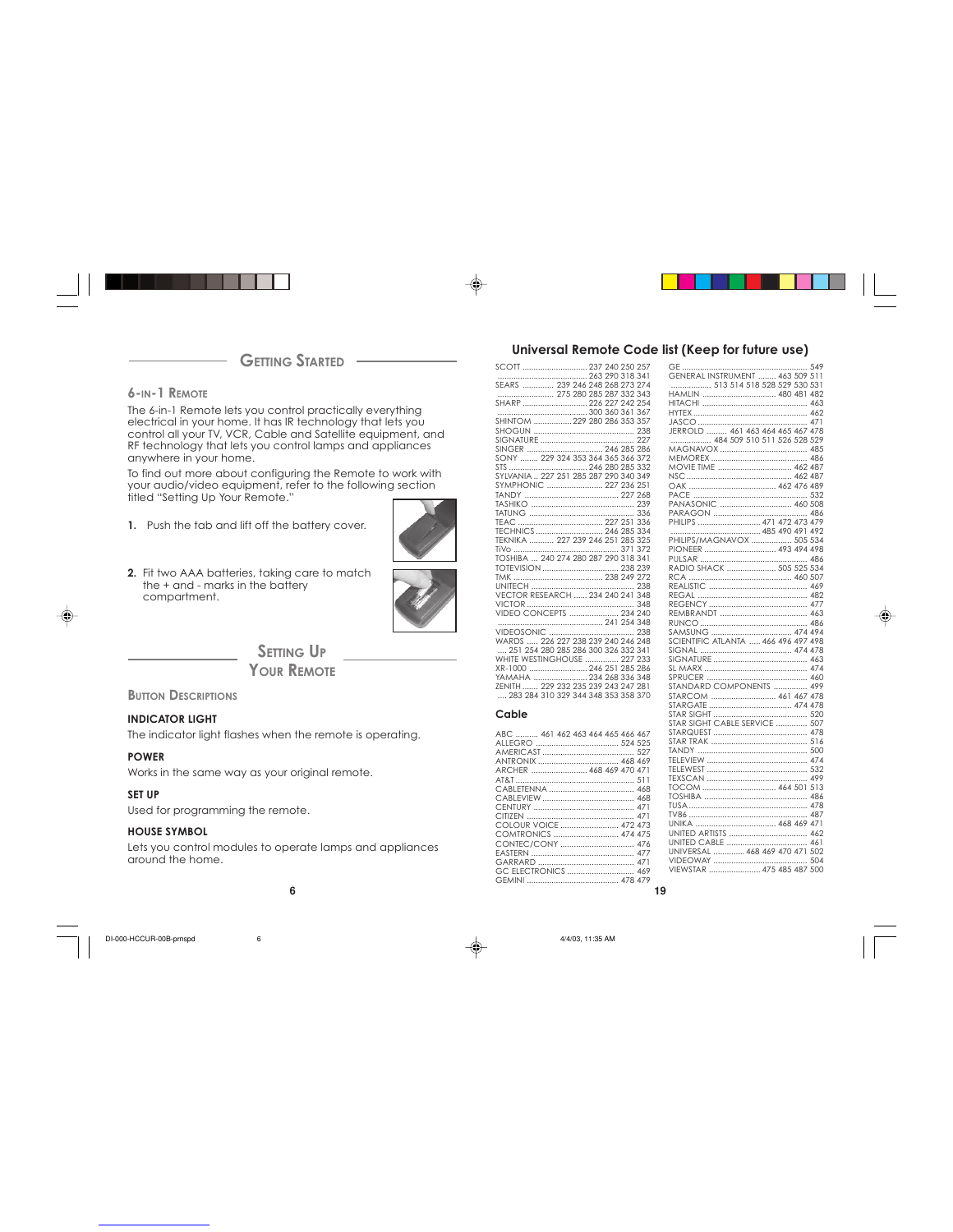#### **Universal Remote Code list (Keep for future use) TV, VCR, CBL, AUX1, AUX2, SAT**

**18**

| CITIZEN  234 238 239 240            |  |     |
|-------------------------------------|--|-----|
|                                     |  |     |
|                                     |  |     |
|                                     |  |     |
| CRAIG  238 239 248 286              |  |     |
|                                     |  |     |
| CURTIS MATHES  225 227 234 238      |  |     |
| 241 246 249 285 340                 |  |     |
|                                     |  | 238 |
| DAEWOO  240 242 244 250             |  |     |
|                                     |  |     |
|                                     |  |     |
|                                     |  |     |
|                                     |  |     |
| DYNATECH  227 251                   |  |     |
| ELECTROHOME  239 254                |  |     |
|                                     |  |     |
|                                     |  |     |
| EMERSON  227 231 237 239 240 246    |  |     |
| 249 250 251 254 255 256 257 258     |  |     |
| 259 260 261 262 263 264 265 266     |  |     |
| 268 269 270 272 285 290 330 341     |  |     |
| FISHER  234 248 267 268             |  |     |
|                                     |  |     |
|                                     |  |     |
|                                     |  |     |
|                                     |  |     |
|                                     |  |     |
| GE  225 238 246 278 285 340 342 345 |  |     |
| GOLDSTAR  234 239 346               |  |     |
|                                     |  | 251 |
| GO-VIDEO  359 368 375               |  |     |
| HARLEY DAVIDSON  251                |  |     |
| HARMAN KARDON  234 293              |  |     |
|                                     |  |     |
|                                     |  |     |
|                                     |  |     |
|                                     |  |     |
|                                     |  |     |
|                                     |  |     |
| INSTANT REPLAY  233 246 285         |  |     |
|                                     |  |     |
|                                     |  |     |
| JC PENNEY  234 238 239 268 280      |  |     |
| 285 332 348 336 340 343             |  |     |
|                                     |  |     |
| JVC  234 247 268 336 348 376 377    |  |     |
|                                     |  |     |
| KENWOOD  234 241 268 336 348        |  |     |
|                                     |  |     |
| KODAK  239 246 285                  |  |     |
|                                     |  |     |
|                                     |  |     |
|                                     |  | 239 |
| MAGNAVOX  246 285 287               |  |     |
|                                     |  |     |
|                                     |  |     |
|                                     |  |     |
|                                     |  |     |
|                                     |  |     |
|                                     |  |     |
| MATSUSHITA  246 285                 |  |     |
|                                     |  |     |

⊕

|                                                                            |  | י טוטוט |  |  |
|----------------------------------------------------------------------------|--|---------|--|--|
|                                                                            |  |         |  |  |
|                                                                            |  |         |  |  |
|                                                                            |  |         |  |  |
|                                                                            |  |         |  |  |
|                                                                            |  |         |  |  |
|                                                                            |  |         |  |  |
|                                                                            |  |         |  |  |
| MITSUBISHI  254 276 277 280 290 291<br>MITSUBISHI  254 276 277 280 290 291 |  |         |  |  |
|                                                                            |  |         |  |  |
| MONTGOMERY WARD  226 300                                                   |  |         |  |  |
| MOTOROLA  226 246 285                                                      |  |         |  |  |
|                                                                            |  |         |  |  |
| MULTITECH  227 238 251 278 286                                             |  |         |  |  |
|                                                                            |  |         |  |  |
|                                                                            |  |         |  |  |
|                                                                            |  |         |  |  |
|                                                                            |  |         |  |  |
|                                                                            |  |         |  |  |
|                                                                            |  |         |  |  |
| OPTIMUS  226 239 334 359 361 362 363                                       |  |         |  |  |
|                                                                            |  |         |  |  |
|                                                                            |  |         |  |  |
| PANASONIC  246 285 334 340                                                 |  |         |  |  |
|                                                                            |  |         |  |  |
|                                                                            |  |         |  |  |
|                                                                            |  |         |  |  |
|                                                                            |  |         |  |  |
| PHILIPS  246 285 287 288 300                                               |  |         |  |  |
|                                                                            |  |         |  |  |
| PHILIPS/MAGNAVOX  328 333                                                  |  |         |  |  |
|                                                                            |  |         |  |  |
|                                                                            |  |         |  |  |
| PIONEER  280 305 306 348                                                   |  |         |  |  |
| PORTLAND  241 242 244 335                                                  |  |         |  |  |
|                                                                            |  |         |  |  |
|                                                                            |  |         |  |  |
|                                                                            |  |         |  |  |
|                                                                            |  |         |  |  |
|                                                                            |  |         |  |  |
|                                                                            |  |         |  |  |
| RCA  225 228 238 246 280 285                                               |  |         |  |  |
|                                                                            |  |         |  |  |
| 315 316 332 342 345 350 362                                                |  |         |  |  |
|                                                                            |  |         |  |  |
| RADIOSHACK  225 226 227 238 239                                            |  |         |  |  |
| 246 248 251 254 268 274 275 285                                            |  |         |  |  |
| 300 334 337 340 342 361 362 363                                            |  |         |  |  |
|                                                                            |  |         |  |  |
|                                                                            |  |         |  |  |
| REALISTIC  225 226 227 238 239 246                                         |  |         |  |  |
| 248 251 254 268 274 275 285                                                |  |         |  |  |
|                                                                            |  |         |  |  |
| 300 334 337 340 361 362 363                                                |  |         |  |  |
|                                                                            |  |         |  |  |
|                                                                            |  |         |  |  |
|                                                                            |  |         |  |  |
| SAMSUNG  230 238 240 258                                                   |  |         |  |  |
|                                                                            |  |         |  |  |
|                                                                            |  |         |  |  |
|                                                                            |  |         |  |  |
|                                                                            |  |         |  |  |
| SANYO  238 248 267 268                                                     |  |         |  |  |

Used to select the device to control. SAT includes DBS receivers.

#### **0-9**

⊕

Used as your original remote and to enter device codes.

#### **LAST**

Selects the last channel viewed on your TV, VCR, Cable Box or Satellite Receiver.

#### **CHANNEL +/-**

Works like your original remote. Also used to switch modules on and off.

#### **MUTE**

Works the same as your original remote.

#### **VOLUME +/-**

Works like your original remote. Also used to brighten and dim lamps connected to Modules.

◈

#### **TIMER**

Used to set the Sleep Timer to automatically switch off the TV or modules after a preset time.

#### **CAP (CAPTION)**

Has different function depending on Mode e.g. TV Closed Caption in TV Mode.

#### **PLAY, REW, FF, STOP, PAUSE**

Work the same as on your original remote.

#### **REC**

Record button. Works the same as your original remote. You must press the REC button twice to begin recording.

#### **SHIFT**

For accessing additional functions.

#### **DISP (DISPLAY)**

Used to access on-screen information

**7**

DI-000-HCCUR-00B-prnspd 7 4/4/03, 11:35 AM

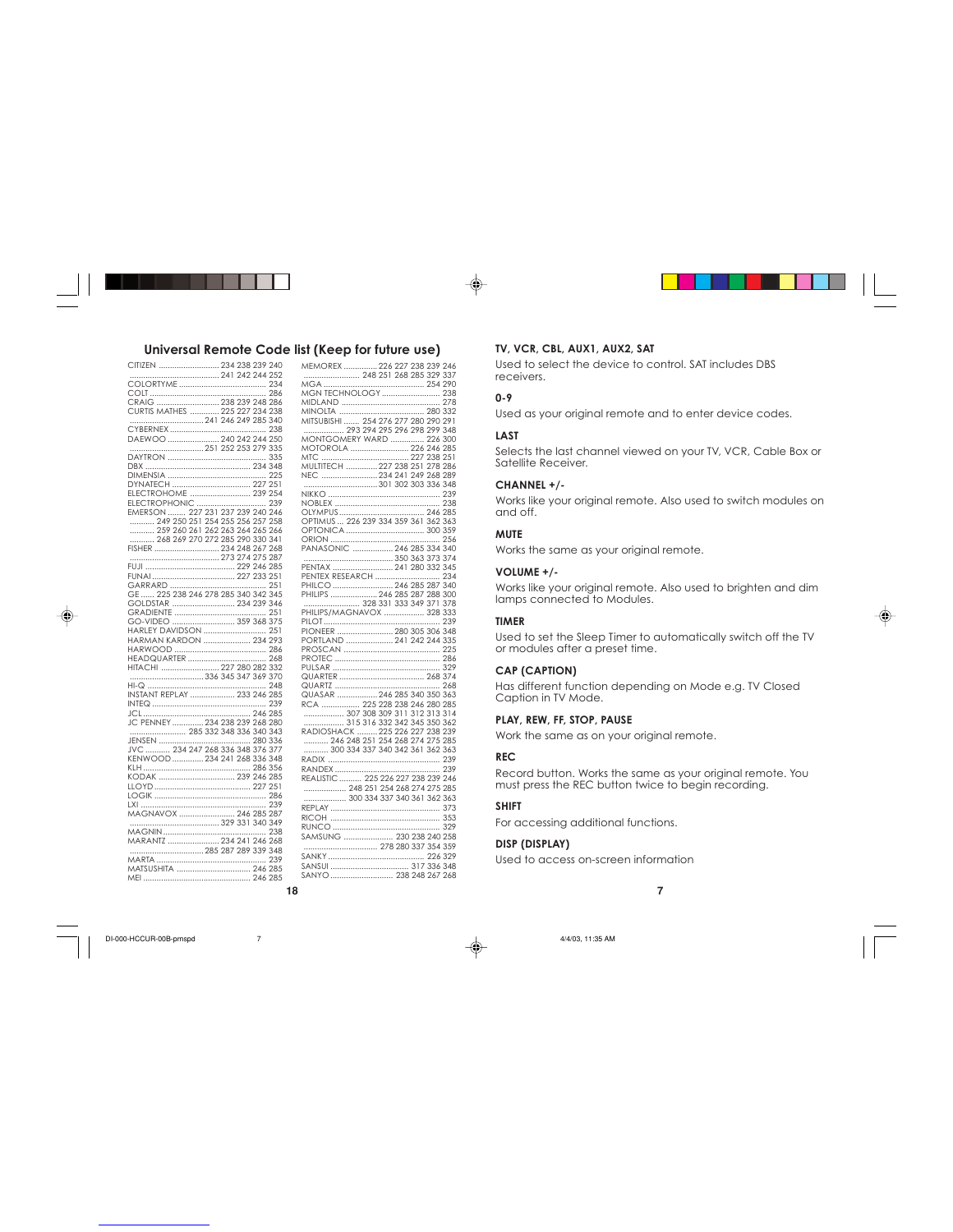**SETTING UP FOR TV, VCR, CABLE BOX AND S**

- **1.** Turn on the device you want to control (TV, VCR, cable box, satellite receiver etc.).
- **2.** Press and hold SETUP until the LED indicator lights steadily. Release the SETUP button.
- **3.** Press and release mode button for the device you want to control. The LED blinks once. Use AUX1 or AUX2 for CD equipment.
	-

€

- **4.** Enter the 3 digit Code from the Code List (separate sheet). The LED turns off after the last digit entered.
- **5.** Point the remote at the device and press the POWER button. Your device should turn off.
- **6.** Turn your device on and press CHANNEL+. If the device responds, setup is complete.

#### *NOTES:*

*For CD players use the AUX 1 or AUX 2 buttons.*

*If your TV/VCR/Cable Box/Satellite Receiver does not respond, try the other codes for your brand. If it still doesn't respond, try the Code Search method on page 10.*

*If the LED blinked rapidly when you entered the code, you may have entered an invalid code. Recheck the code in the code list (separate sheet) and try again.*

*If some buttons do not operate your equipment, try one of the other codes for your brand.*

DI-000-HCCUR-00B-prnspd 8 8  $\bigoplus$  4/4/03, 11:35 AM

## **Universal Remote Code list (Keep for future use)**

| it to control (TV, VCR,                | NAD  004 009 109 185                                    |
|----------------------------------------|---------------------------------------------------------|
| retc.).                                | NEC  003 004 005 009 010 085 089 095                    |
| ⋒<br>POWER                             |                                                         |
|                                        |                                                         |
|                                        |                                                         |
|                                        |                                                         |
| e LED indicator                        |                                                         |
|                                        |                                                         |
| ETUP button.                           |                                                         |
|                                        |                                                         |
|                                        | PANASONIC  003 054 055 062                              |
|                                        |                                                         |
| ton for the device                     | PHILCO  003 004 005 008 009 062                         |
|                                        |                                                         |
| blinks once, Use                       | PHILIPS  003 004 006 008 062 068                        |
| nent.                                  | 069 074 075 076 086 087 089 133                         |
|                                        | 163 183 184 205 206 207 208 212 213                     |
|                                        | PHILIPS/MAGNAVOX  183 184 208 213                       |
|                                        |                                                         |
|                                        | PIONEER  004 009 090 179 185                            |
| the Code List                          | PORTLAND  004 005 009 058                               |
| rns off after the last                 |                                                         |
|                                        |                                                         |
|                                        |                                                         |
|                                        | PROSCAN  000 031 107 181                                |
|                                        | PROTON  004 009 093 175 186 192                         |
|                                        |                                                         |
| ice and press the                      |                                                         |
|                                        | QUASAR  003 054 055 062                                 |
| should turn off.                       |                                                         |
|                                        | RADIO SHACK  000 004 009 031 041                        |
|                                        |                                                         |
|                                        | 133 155 170 172 194<br>RCA  000 003 004 005 007 009 011 |
|                                        | 048 078 082 083 094 096 098                             |
|                                        | 099 101 102 103 107 113 129                             |
| ss CHANNEL+. If                        | 133 167 179 181 187 188 194                             |
| is complete.                           | REALISTIC  000 004 009 031 041 042                      |
|                                        | 048 049 053 095 133 155 170 172                         |
|                                        |                                                         |
|                                        |                                                         |
| r AUX 2 buttons.                       | SAMPO  004 009 172 175                                  |
|                                        | SAMSUNG  004 005 009 015 104                            |
| llite Receiver does                    | 105 106 109 133 172                                     |
| es for your brand. If it still doesn't |                                                         |
| nethod on page 10.                     |                                                         |
|                                        | SANYO  004 013 049 108 110 180 209                      |
| you entered the code, you              |                                                         |
| ode. Recheck the code in the           | SCOTT  004 009 024 035 042 046 053                      |
|                                        | SEARS  000 004 009 013 031 046 049                      |
| try again.                             | 105 107 109 110 133 180 181 189                         |
| your equipment, try one of the         | SHARP  004 009 079 095 111                              |
|                                        | 112 114 122 123 124 173                                 |
|                                        |                                                         |
|                                        | SIGNATURE  000 001 023                                  |
|                                        |                                                         |
|                                        |                                                         |
| 8                                      | 17                                                      |

#### **VCR**

| AIWA  227 245 251 269                |  |
|--------------------------------------|--|
| AKAL 228 229 230 231 233 254 336 337 |  |
| ALLEGRO  243 247 329                 |  |
| AMERICAN HIGH  246 285               |  |
|                                      |  |
| AUDIO DYNAMICS  234 348              |  |
|                                      |  |
|                                      |  |
|                                      |  |
|                                      |  |
| BROKSONIC  237 250 256 289 310       |  |
|                                      |  |
| CANDLE  234 238 239 240 241 242 244  |  |
| CANNON 246 285 339 340               |  |
| CAPFHART  329 335                    |  |
|                                      |  |
|                                      |  |
|                                      |  |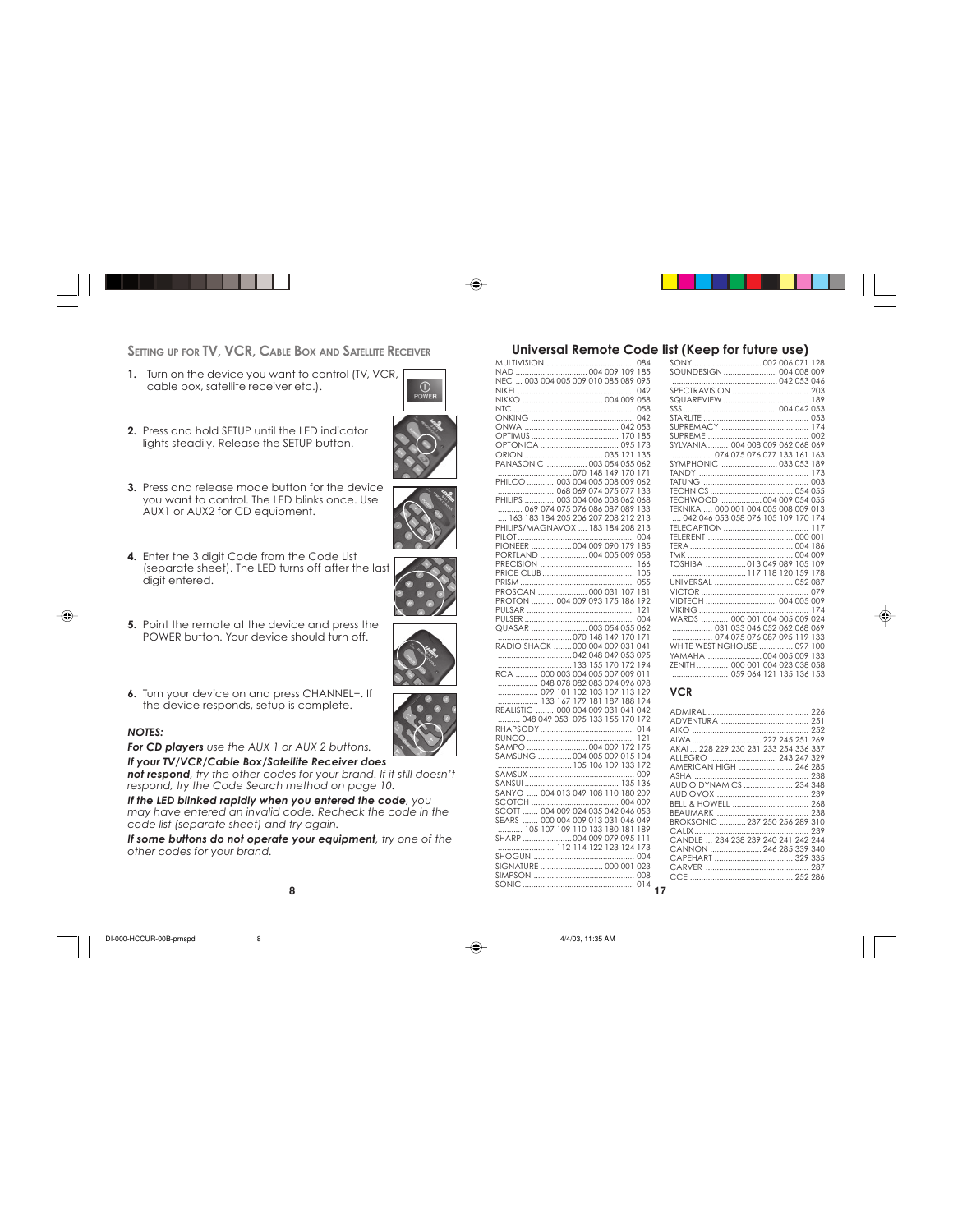### **Universal Remote Code list (Keep for future use)**

| TV                                                                  |  |
|---------------------------------------------------------------------|--|
| 185                                                                 |  |
|                                                                     |  |
|                                                                     |  |
|                                                                     |  |
|                                                                     |  |
| 174                                                                 |  |
|                                                                     |  |
| 196                                                                 |  |
|                                                                     |  |
|                                                                     |  |
|                                                                     |  |
|                                                                     |  |
|                                                                     |  |
| 189                                                                 |  |
| ANAM NATIONAL  003 025 042 053<br>193                               |  |
|                                                                     |  |
| 175                                                                 |  |
|                                                                     |  |
|                                                                     |  |
| BANG & OLUFSEN  190                                                 |  |
|                                                                     |  |
| BELL & HOWELL  000 001 049                                          |  |
| 053                                                                 |  |
| BROKSONIC  136<br>147                                               |  |
|                                                                     |  |
| CANDLE  004 008 009<br>174                                          |  |
| 175                                                                 |  |
|                                                                     |  |
|                                                                     |  |
|                                                                     |  |
| CITIZEN  001 004 008 009 042                                        |  |
| 177                                                                 |  |
|                                                                     |  |
|                                                                     |  |
| COLORTYME  004 009 010                                              |  |
| CONCERTO  004 009                                                   |  |
|                                                                     |  |
| CONTEC/CONY 012 013 014 042 053                                     |  |
|                                                                     |  |
|                                                                     |  |
|                                                                     |  |
| CURTIS MATHES  000 001 004 009                                      |  |
|                                                                     |  |
|                                                                     |  |
| DAEWOO  004 005 009 017 018                                         |  |
|                                                                     |  |
|                                                                     |  |
|                                                                     |  |
|                                                                     |  |
|                                                                     |  |
|                                                                     |  |
|                                                                     |  |
| ELECTROBAND 002 014                                                 |  |
| ELECTROHOME 003 004 009 022 133                                     |  |
|                                                                     |  |
| EMERSON  004 009 014 023 024 025<br>026 027 030 032 033 034 035 036 |  |
| 037 038 039 040 041 042 043 045                                     |  |
| 046 049 053 116 135 147 177 179                                     |  |

⊕

| eeb ioi ininie na                                 |
|---------------------------------------------------|
|                                                   |
|                                                   |
|                                                   |
|                                                   |
|                                                   |
| GE  000 003 004 009 022 031 044 052               |
| 054 055 087 092 103 107 125 164 181               |
|                                                   |
|                                                   |
|                                                   |
|                                                   |
|                                                   |
|                                                   |
|                                                   |
| HITACHI  001 004 009 013 059 061                  |
|                                                   |
|                                                   |
|                                                   |
|                                                   |
|                                                   |
|                                                   |
|                                                   |
|                                                   |
| JC PENNY  000 004 005 008 009                     |
|                                                   |
|                                                   |
|                                                   |
|                                                   |
| KAWASHO  002 004 009                              |
|                                                   |
|                                                   |
|                                                   |
| KENWOOD  004 009 133                              |
| KLOSS NOVABEAM  068 069 174                       |
| KONKA  016 047 066 157 158 176                    |
| KTV  014 021 042 053 070 116 177                  |
|                                                   |
|                                                   |
|                                                   |
|                                                   |
|                                                   |
|                                                   |
| MAGNAVOX 004 008 009 062 068                      |
| 069 074 075 076 077 089 133 163 165               |
|                                                   |
| MARANTZ  004 009 062                              |
| MEGATRON  004 009 059                             |
|                                                   |
| MEMOREX  000 001 004 009                          |
|                                                   |
| MGA  004 005 009 022 046 133 180                  |
| MIDLAND  054 055 107 121 172 181                  |
|                                                   |
| MITSUBISHI  004 005 009 022 046                   |
|                                                   |
|                                                   |
|                                                   |
| MOTOROLA  003 173<br>MTC  004 005 009 014 105 109 |
|                                                   |
|                                                   |
|                                                   |

**USING AUX TO CONTROL A SECOND TV, VCR, CABLE BOX OR S ATELLITE RECEIVER**

The AUX button is normally used to control an audio component, but it can also be configured to control a second TV, VCR, cable box or satellite receiver.

- **1.** Turn on the equipment you want to control.
- **2.** Press and hold SETUP until the LED indicator lights steadily. Release Setup button.

**3.** Press the AUX1 or AUX2 button.

◈





◈

 $^{\circ}$ 

- **4.** Enter the 3 digit Code from the Code List. The LED turns off after the last digit entered.
- **5.** Point the remote at your audio/video component and press the POWER button. Your audio/video component should turn off.



**6.** Turn your audio/video component on and press CHANNEL +. If it responds, setup is complete.





DI-000-HCCUR-00B-prnspd 9 4/4/03, 11:35 AM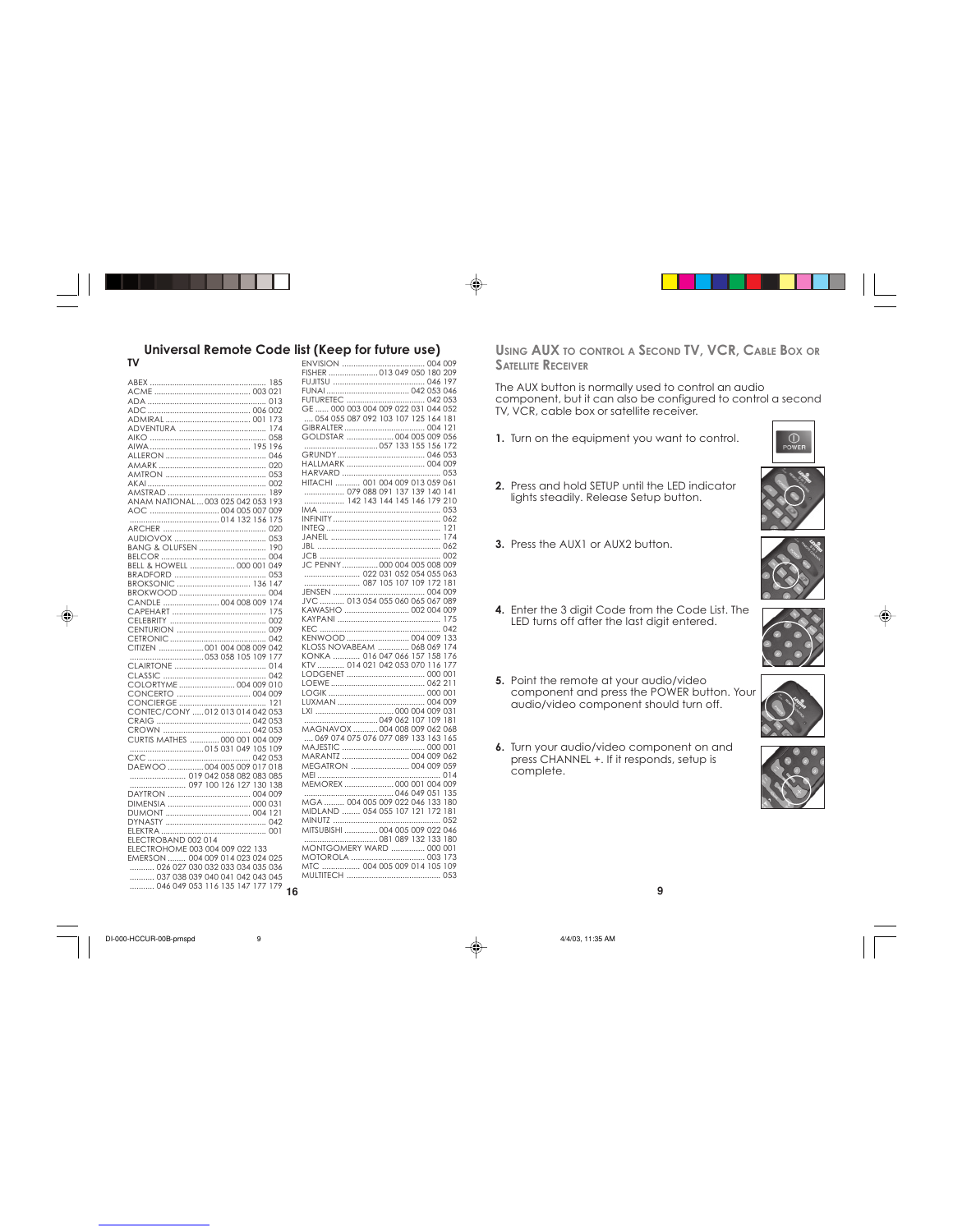

⊕

*If your audio/video component does not respond, try the other codes for your brand. If it still doesn't respond, try the Code Search using the following method.*

*If the LED blinked rapidly when you entered the code, you may have entered an invalid code. Recheck the code in the code list (separate sheet) and try again.*

**SEARCHING FOR CODES**

- **1.** Turn on the device you want to control.
- 

€

**2.** Press and hold SETUP until the LED indicator lights steadily. Release Setup button.



- **3.** Press the mode button that matches the equipment you want to control. The LED blinks once.
- **4.** Press CHANNEL + repeatedly\* until the device to be controlled changes channel.



If you accidentally go past the code, press CHANNEL - repeatedly until the channel changes again.

**5.** Press and release the ENTER button to complete the setup.

*\*NOTE: You might have to press CHANNEL+ many times (50+). If the device does not have a Channel Up function, use the PLAY button (VCR only) or the POWER button.*

DI-000-HCCUR-00B-prnspd 10 4/4/03, 11:35 AM





#### **The Transceiver Module doesn't respond to the remote:**

- Check the House Code on the Transceiver Module is set to 'A' (refer to device instructions for code setting procedure). If you have changed the House Code on the remote (see p. 14), you must reprogram the House Code on all modules to match the code on the remote.
- Press the ON/OFF button on the front of the Transceiver to confirm it operates the equipment connected to it.
- Check batteries in remote.

#### **The Transceiver Module works, but other modules don't respond:**

- Check that the Module has the same House Code as the Transceiver Module (refer to device instructions for code setting procedure). If you have changed the House Code on the remote (see p. 14), you must reprogram the House Code on all modules to match the code on the remote.
- Try plugging the Module into a different outlet.

**NOTE:** When you use an RF Transceiver (such as the HCPRF) to control Modules, you will be able to control up to 16 Modules. E.G., when you press 1-6-ON you turn on Module number 16.

#### **The Remote won't control your Audio/Video equipment, or doesn't work at all:**

- Use manual controls or the original remote control to confirm the equipment is working properly.
- Be sure you pressed the device key for the device you want to control.
- Reenter the code for your A/V product from the code listings on the separate sheet included.
- Try searching for codes as described on page 10.
- Replace the Remote's batteries.

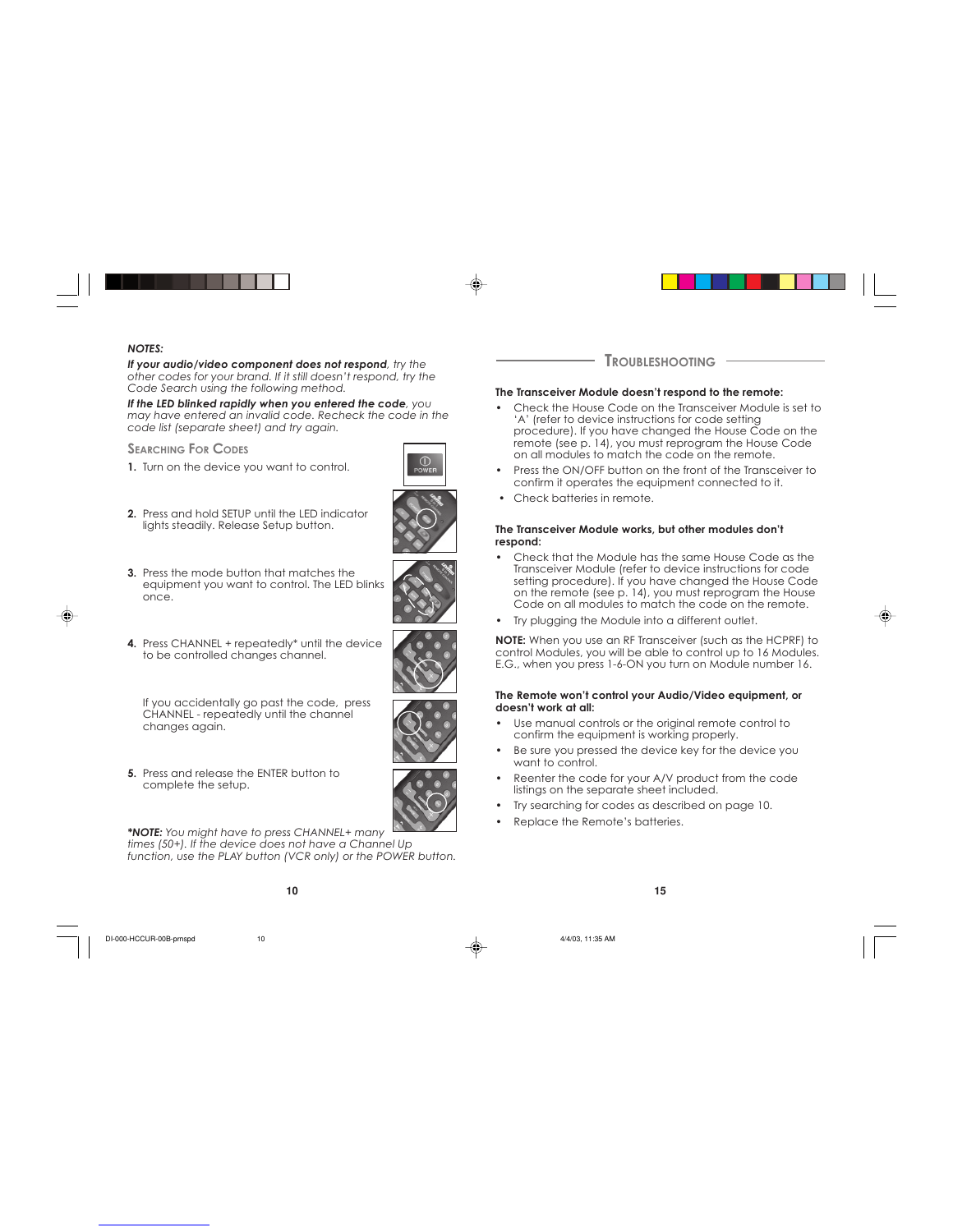**6.** Press ENTER to confirm the setting.

#### **CHANGING THE HOUSE CODE:**

The Remote is factory programmed to House Code A. In most cases you will not need to change this unless you are experiencing interference from a neighboring Home Control system. Receiver module codes must match the Remote codes to operate.

- **1.** Press and release the button with the House symbol on it.
- **2.** Press and hold SETUP until the LED indicator lights steadily. Release Setup button.
- **3.** Use the number buttons to enter the number equivalent to the chosen House Code (1=A, 2=B...16=P).
- **4.** Press the ENTER button to confirm the House Code. The LED turns off.

**14**

DI-000-HCCUR-00B-prnspd 11 1 1 4/4/03, 11:35 AM



**IDENTIFYING CODES FOUND USING THE SEARCH PROCEDURE** 

- **1.** Press and hold the SETUP until the LED indicator lights steadily. Release Setup button.
- **2.** Press the mode button that matches the equipment you want to identify. The LED blinks once.
- **3.** Press and release SETUP. The LED blinks once.
- **4.** To find the first digit, press each number button from 0 to 9 until the LED blinks. The number you pressed is the first digit of the code.
- **5.** Press each number button from 0 to 9 again as above to find the second digit.
- **6.** Press each number button in turn to find the third digit. When the third digit has been found, the LED goes out.

**11**



♠